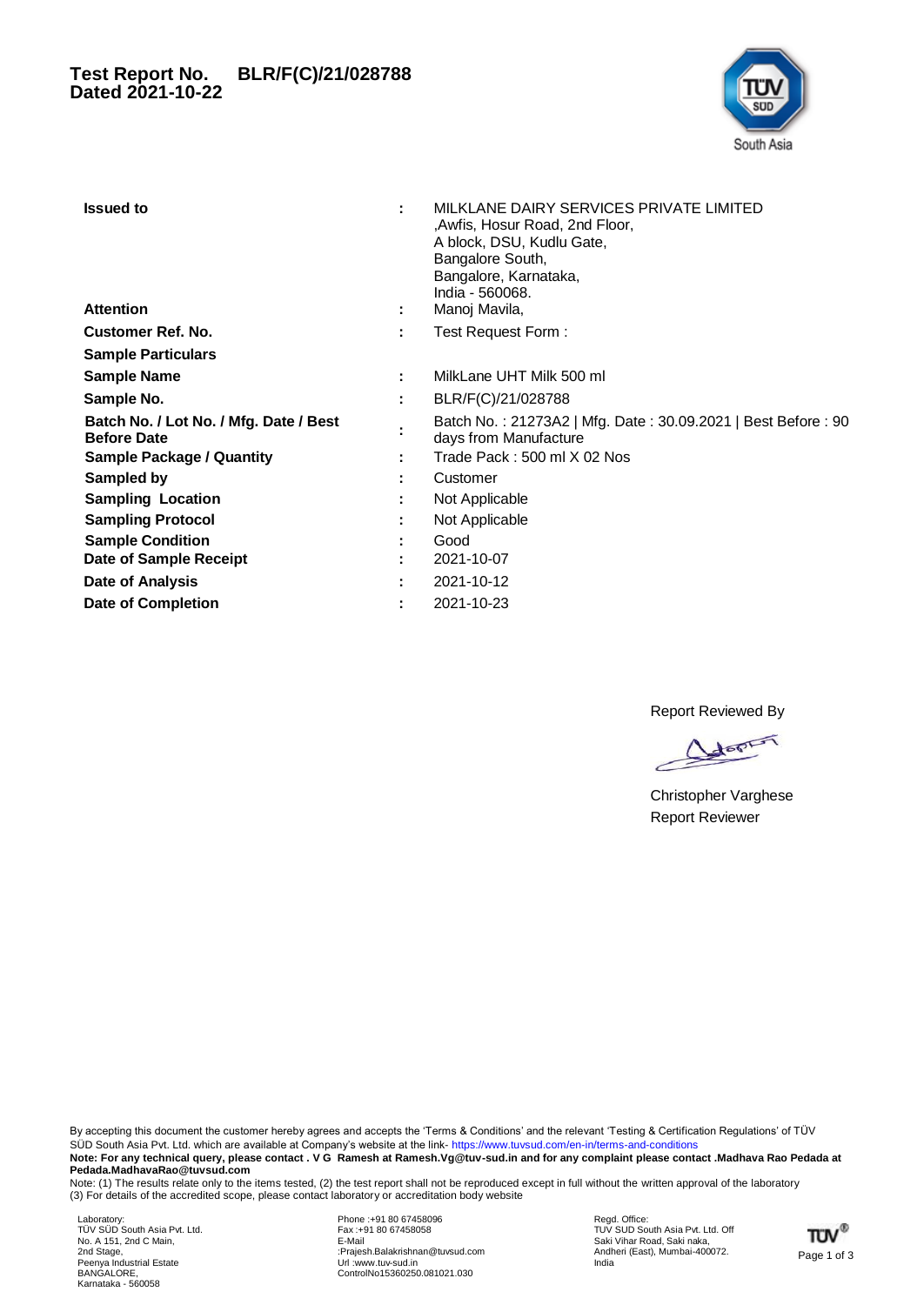

## **RESULTS**

## **Test Results – Non-accredited Parameters**

| Sr.<br>No.         | <b>Parameter</b>      | Unit               | <b>LOQ</b>               | <b>Result</b> | <b>Test Method</b>                    |  |  |
|--------------------|-----------------------|--------------------|--------------------------|---------------|---------------------------------------|--|--|
| Chemical:          |                       |                    |                          |               |                                       |  |  |
| 1.                 | <b>Total Fat</b>      | $\%$               |                          | 3.2           | IS: 1479 P(II):1961                   |  |  |
| 2.                 | Calcium               | mg/100g            | $\overline{\phantom{a}}$ | 87.0          | <b>ICP-OES</b>                        |  |  |
| 3.                 | Carbohydrates         | $\frac{0}{0}$      |                          | 4.6           | IS 1656: 2007                         |  |  |
| 4.                 | Protein               | (N X 6.38)<br>), % |                          | 3.2           | IS 7219 - 1973                        |  |  |
| 5.                 | Solids Non Fat        | $\frac{9}{6}$      | $\overline{\phantom{a}}$ | 8.5           | 990.21, Chapter 33, AOAC 21st Edition |  |  |
| 6.                 | Penicillin-G          | ٠.                 | $\overline{\phantom{a}}$ | Absent        | Lab_P_SOP_303                         |  |  |
| 7.                 | Ampicillin            |                    | $\blacksquare$           | Absent        | Lab_P_SOP_303                         |  |  |
| 8.                 | Amoxicillin           |                    | $\overline{\phantom{a}}$ | Absent        | Lab_P_SOP_303                         |  |  |
| 9.                 | Cefalexin             |                    | $\blacksquare$           | Absent        | Lab_P_SOP_303                         |  |  |
| 10.                | Cefalonium            |                    | ٠                        | Absent        | Lab_P_SOP_303                         |  |  |
| 11.                | Cefoperazone          |                    | $\blacksquare$           | Absent        | Lab_P_SOP_303                         |  |  |
| 12.                | Cefapirin             |                    | $\blacksquare$           | Absent        | Lab_P_SOP_303                         |  |  |
| 13.                | Ceftiofur             |                    | $\blacksquare$           | Absent        | Lab_P_SOP_303                         |  |  |
| 14.                | Cloxacillin           |                    | $\blacksquare$           | Absent        | Lab_P_SOP_303                         |  |  |
| 15.                | Dicloxacillin         |                    |                          | Absent        | Lab_P_SOP_303                         |  |  |
| 16.                | Oxacillin             |                    |                          | Absent        | Lab_P_SOP_303                         |  |  |
| 17.                | Nafcillin             |                    |                          | Absent        | Lab_P_SOP_303                         |  |  |
| 18.                | Cefcetrile            |                    | $\overline{\phantom{0}}$ | Absent        | Lab_P_SOP_303                         |  |  |
| 19.                | <b>Total Calories</b> | kCal/100<br>a      |                          | 60.0          | Lab_P_SOP_239                         |  |  |
| Metals & Minerals: |                       |                    |                          |               |                                       |  |  |
| 20.                | Potassium             | mg/100g            | ä,                       | 111.7         | ICP - OES                             |  |  |
| 21.                | Sodium as Na          | mg/100g            | $\overline{\phantom{a}}$ | 32.3          | ICP - OES                             |  |  |
| Analytical:        |                       |                    |                          |               |                                       |  |  |
| 22.                | Aflatoxin M1          | µg/kg              | 0.05                     | 0.218         | Lab_P_SOP_235                         |  |  |

NOTE: Unless otherwise agreed upon, Pass or Fail or Statement of compliance verdicts are given based on the measured values without any considerations of measurement uncertainties. Every test method has a measurement uncertainty which has been evaluated by the laboratory and are available on request. By taking measurement uncertainties into account it might happen that measured values can neither be assessed as Pass nor as Fail.

LOQ: Limit of quantification

\_\_\_\_\_\_\_\_\_\_\_\_\_\_\_\_\_\_\_\_\_

Authorized By

Laboratory: TÜV SÜD South Asia Pvt. Ltd. No. A 151, 2nd C Main, 2nd Stage, Peenya Industrial Estate BANGALORE, Karnataka - 560058



\_\_\_\_\_\_\_\_\_\_\_\_\_\_\_\_\_\_\_\_\_

Authorized By  $\_$ 

Phone :+91 80 67458096 Fax :+91 80 67458058 E-Mail :Prajesh.Balakrishnan@tuvsud.com Url :www.tuv-sud.in ControlNo15360250.081021.030

Regd. Office: TUV SUD South Asia Pvt. Ltd. Off Saki Vihar Road, Saki naka, Andheri (East), Mumbai-400072. India